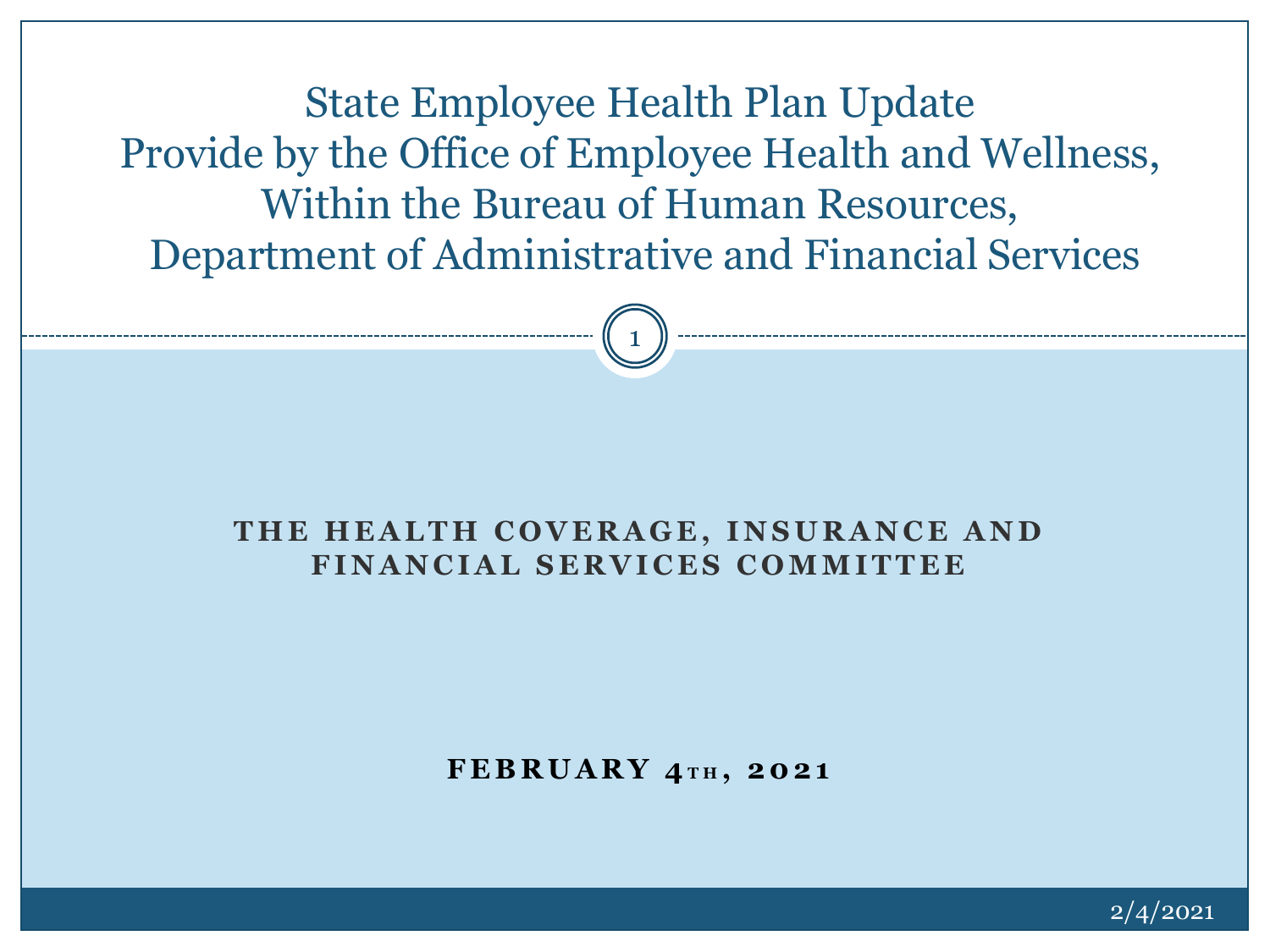## Employee Health , Wellness & Benefits Programs

- Medical Plans
	- SOM Active Employees and Retirees
	- Ancillary Employees and Retirees
- Dental Plan
- Vision Plan
- COBRA
- WellStarME (Comprehensive Wellness Program)
- Deferred Compensation Plan (Voluntary 457(b) Defined Contribution)
- Living Resources Program (Employee Assistance Program)
- Flex Spending Accounts
	- Health Care FSA
	- Dependent Care FSA
- Firefighter/Law Enforcement Retirement
- Teacher Retiree Health Insurance Subsidy
- Teacher Grant Program

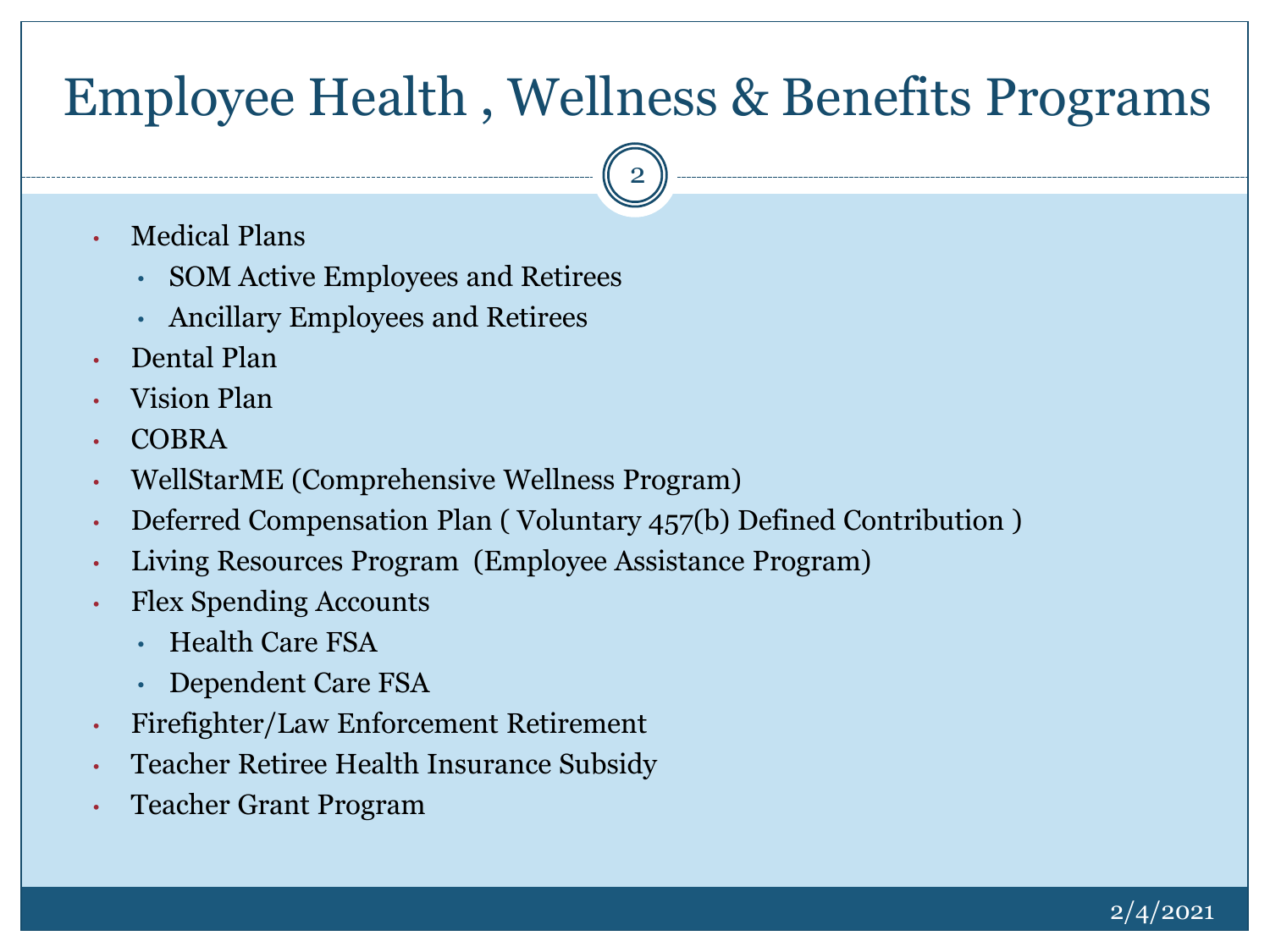# Governing Statutes & Body

3

## State Employee Health Commission(SEHC)

- Oversite of Medical and Dental Plans
- 12 labor members 1 co-chair member
- 12 management members 1 c0-chair member
- Focus Plan Design and Fiduciary Oversight

## The Office of Employee Health & Wellness

- Analysis and Strategic Recommendation to SEHC
- Plan Administration

### Statutory language

- 
- 
- 

• SEHC: Title 5, Part 1, Chapter 13, Subchapter 2, §285-A • Administration: Title 5, Part 1, Chapter 13, Subchapter 2, §286 • Health Plan: Title 5, Part 1, Chapter 13, Subchapter 2, §285

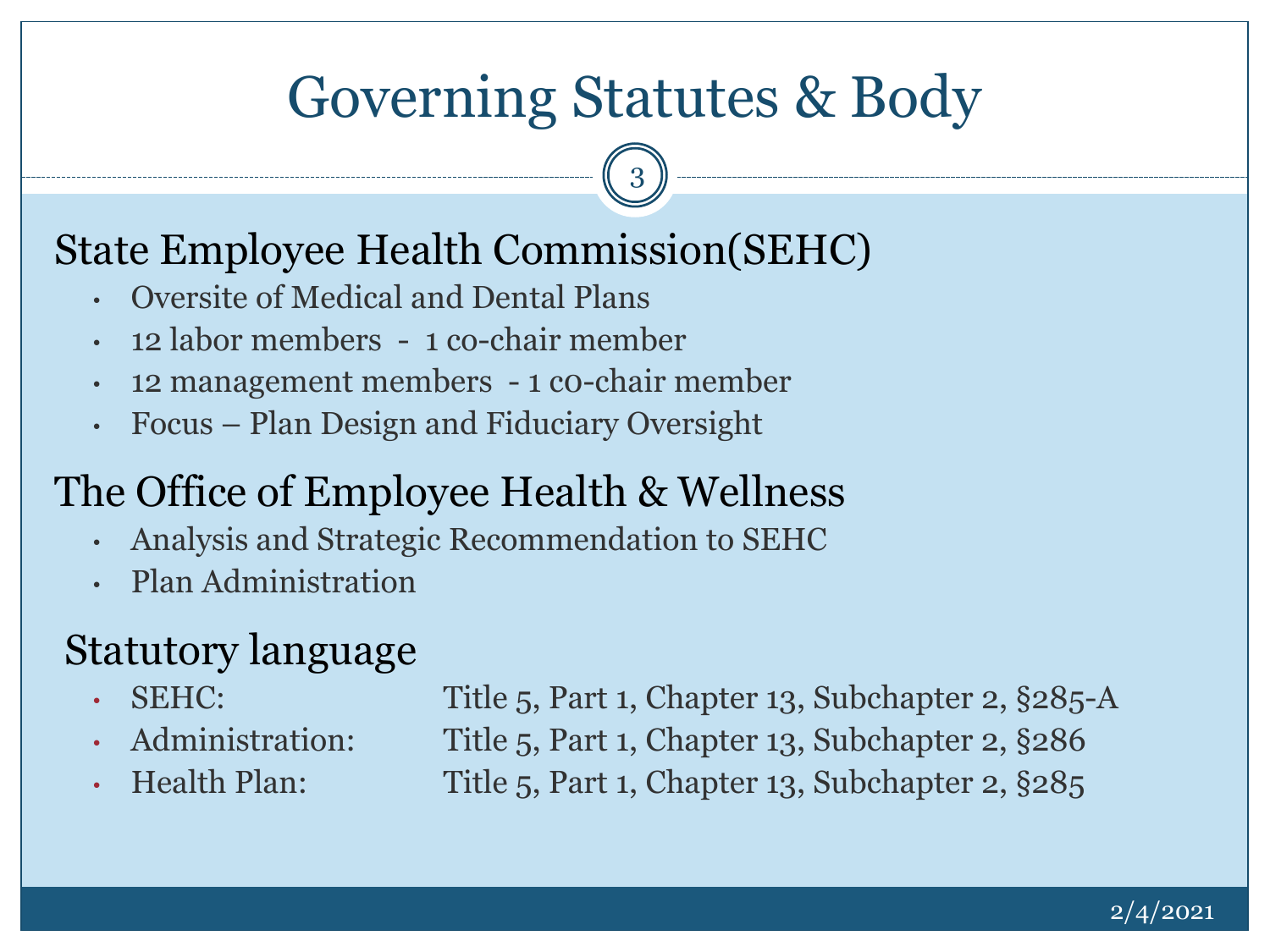# Availability of Health & Dental Plan

- State Employees
- "Ancillary Employers"
	- $\times$  Maine Military Authority;
	- **Iudiciary**;
	- $\times$  Maine State Employees Association;
	- $\overline{\phantom{a}}$  Council 74 of the American Federation of State, County and Municipal employees
	- $\times$  Maine Turnpike Authority;
	- $\times$  Maine Community College System;
	- $\times$  Maine Maritime Academy;
	- $\times$  Maine Public Employees Retirement System
	- $\times$  Maine National Guard performing state active service pursuant to Title 37-B
	- $\times$  Northern New England Passenger Rail Authority;
	- $\times$  Maine Port Authority;
	- Child Development Services System under Title 20-A, section 7209.
	- $\times$  Finance Authority of Maine;
	- $\times$  Maine School of Science and Mathematics;
	- $\times$  Lee Academy;
	- Small Enterprise Growth Board;
	- $\times$  Maine School for Marine Science, Technology, Transportation and Engineering;
	- Other Small Boards and Commissions

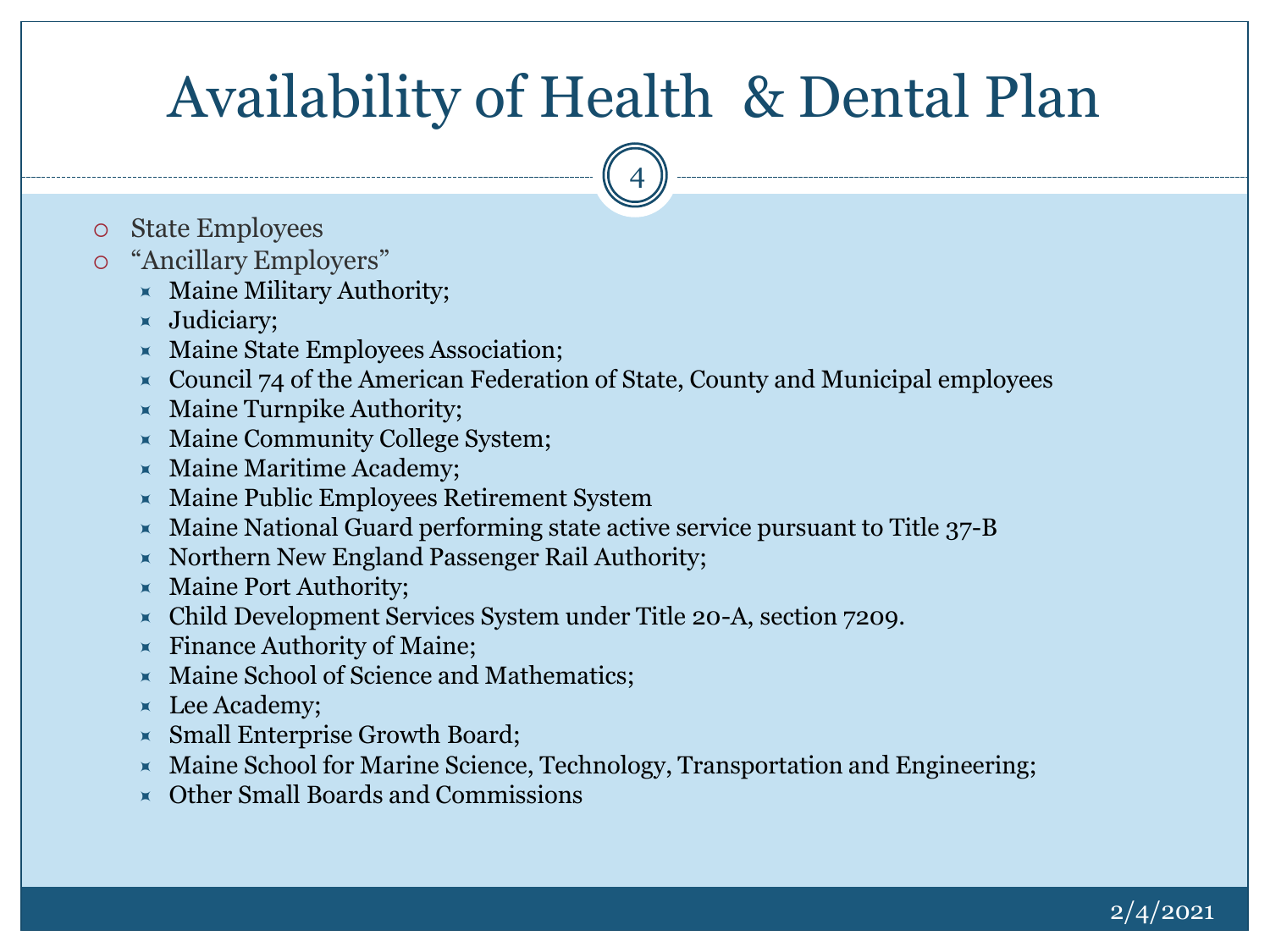## Insurance Program Structure

5

#### Medical Plans

- Preferred Provider Plan (Self-Insured, Employer subsidized, Anthem)
	- State of Maine & Ancillary employees
	- State of Maine & Ancillary non-Medicare Retirees
- Medicare Advantage Plan (Fully Insured, Medicare Integrated, Employer Subsidized, Aetna)
	- State of Maine & Ancillary Medicare Retirees

#### Dental Plan

- Self-Insured <u>(Retention Account, Employer Subsidized, Northeast Delta</u> Dental)
	- State of Maine & Ancillary employees

#### Vision Plan (Fully-Insured, No Employer Subsidy)

• State of Maine & Ancillary employees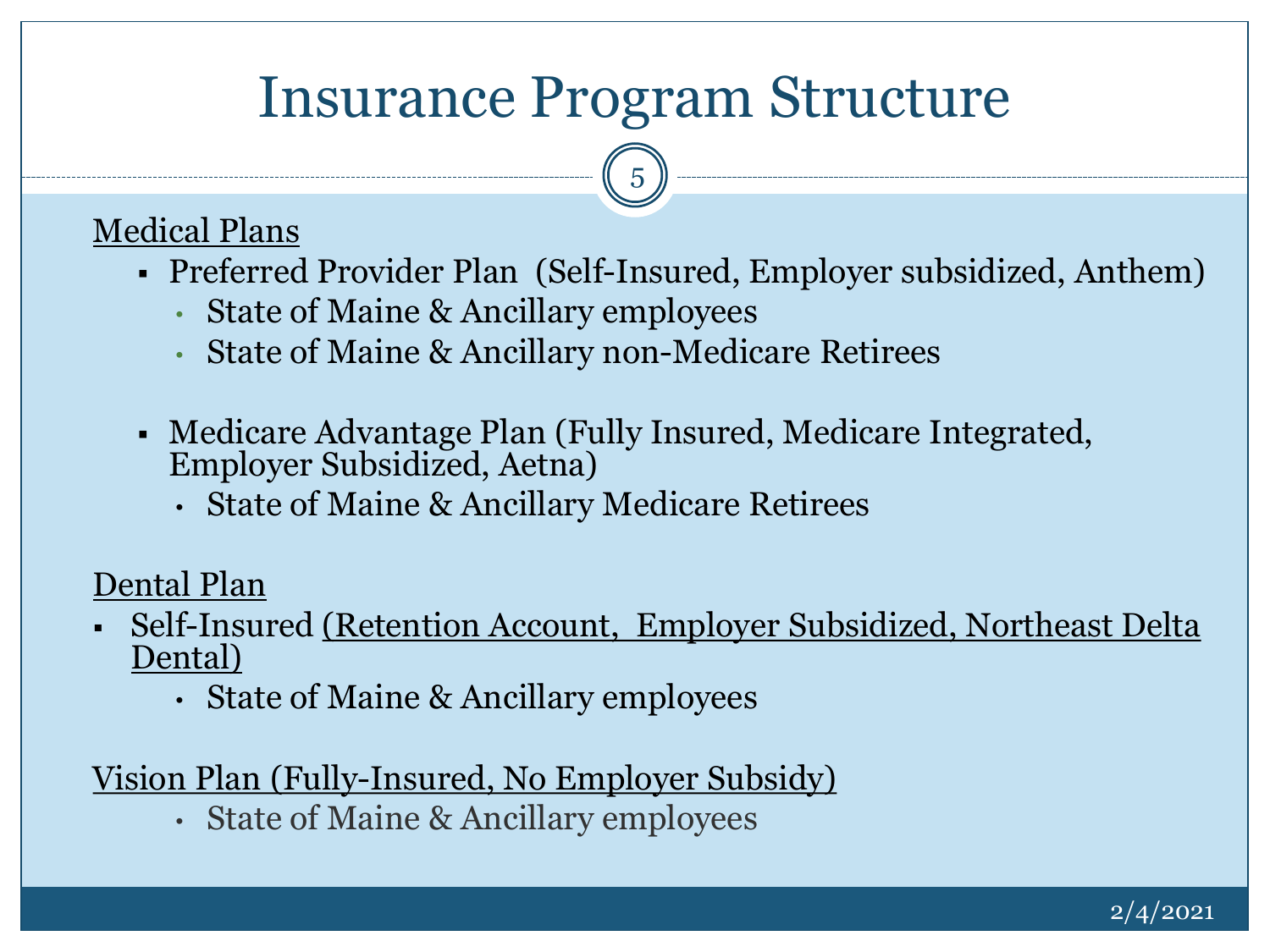# 2019-2020 Policy Year Spend

- Pharmacy (Express Scripts) spent net of rebates \$40,206,226.00
- Total net pharmacy & medical (Anthem) claims \$194,715,086.00
- Total net Stop Loss (Sunlife) claims \$3,333,688.80
- Total net Vision (Anthem Blue View) claims \$477,242.40
- Total net Medicare Advantage (Aetna) claims \$26,273,382.92

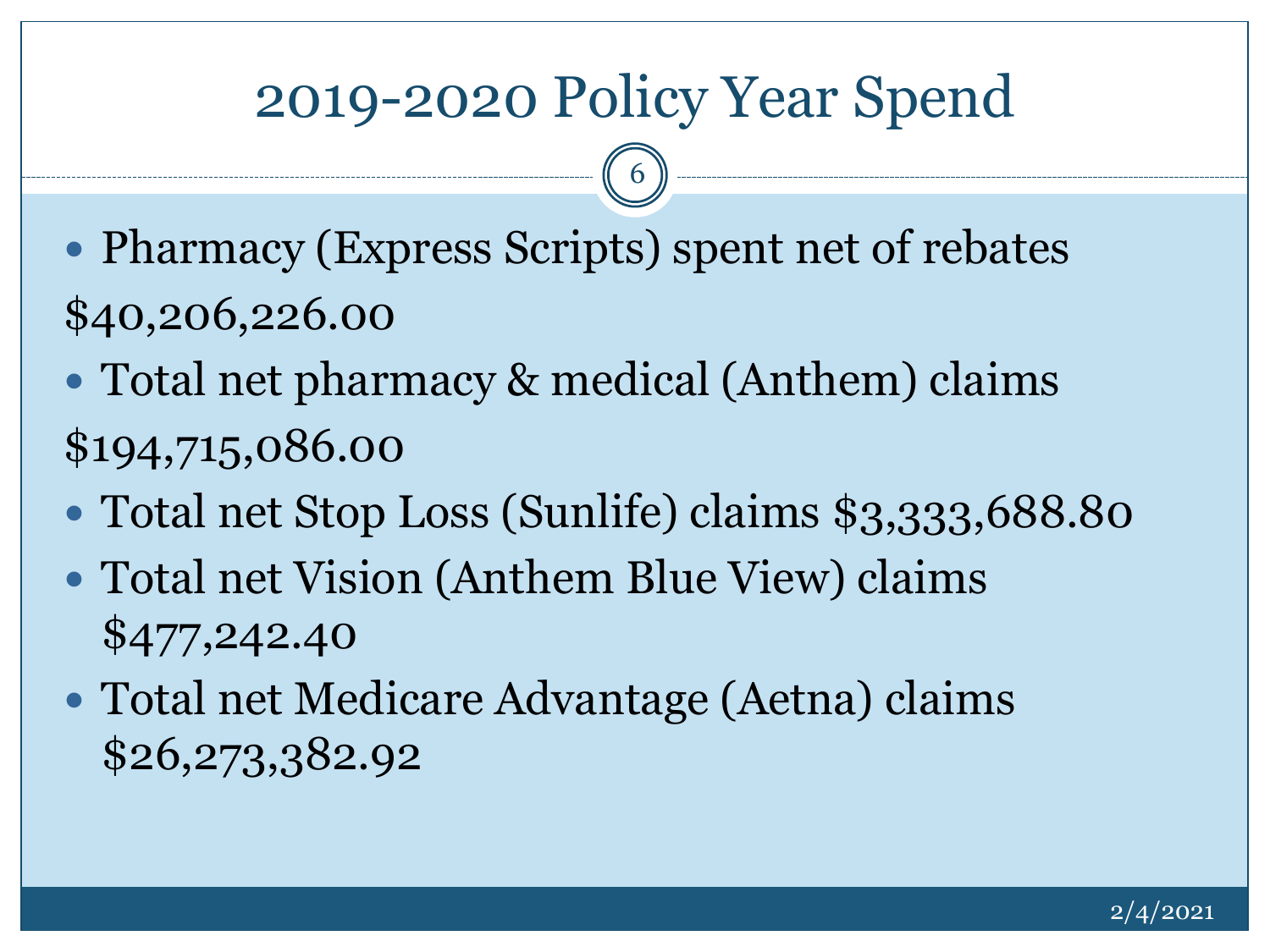# Express Scripts Q3 Statistics

| <b>State of Maine</b>               |                |              |        |  |  |  |
|-------------------------------------|----------------|--------------|--------|--|--|--|
| <b>Description</b>                  | July - Sept 20 | July-Sept 19 | Change |  |  |  |
| <b>Total Plan Cost Net PMPM</b>     | \$137.32       | \$122.71     | 11.9%  |  |  |  |
| Non-Specialty Plan Cost Net PMPM    | \$63.20        | \$56.59      | 11.7%  |  |  |  |
| <b>Specialty Plan Cost Net PMPM</b> | \$74.11        | \$66.11      | 12.1%  |  |  |  |
| Generic Fill Rate                   | 83.0%          | 84.0%        | $-1.0$ |  |  |  |
| 90 Day Utilization                  | 77.0%          | 74.7%        | 2.3    |  |  |  |
| Retail - Maintenance 90 Utilization | 70.1%          | 69.9%        | 0.2    |  |  |  |
| Home Delivery Utilization           | 6.9%           | 4.8%         | 2.1    |  |  |  |

- **18 of top 25 prescribed medications are specialty**
- **Top 25 specialty drugs = 42% of total plan cost**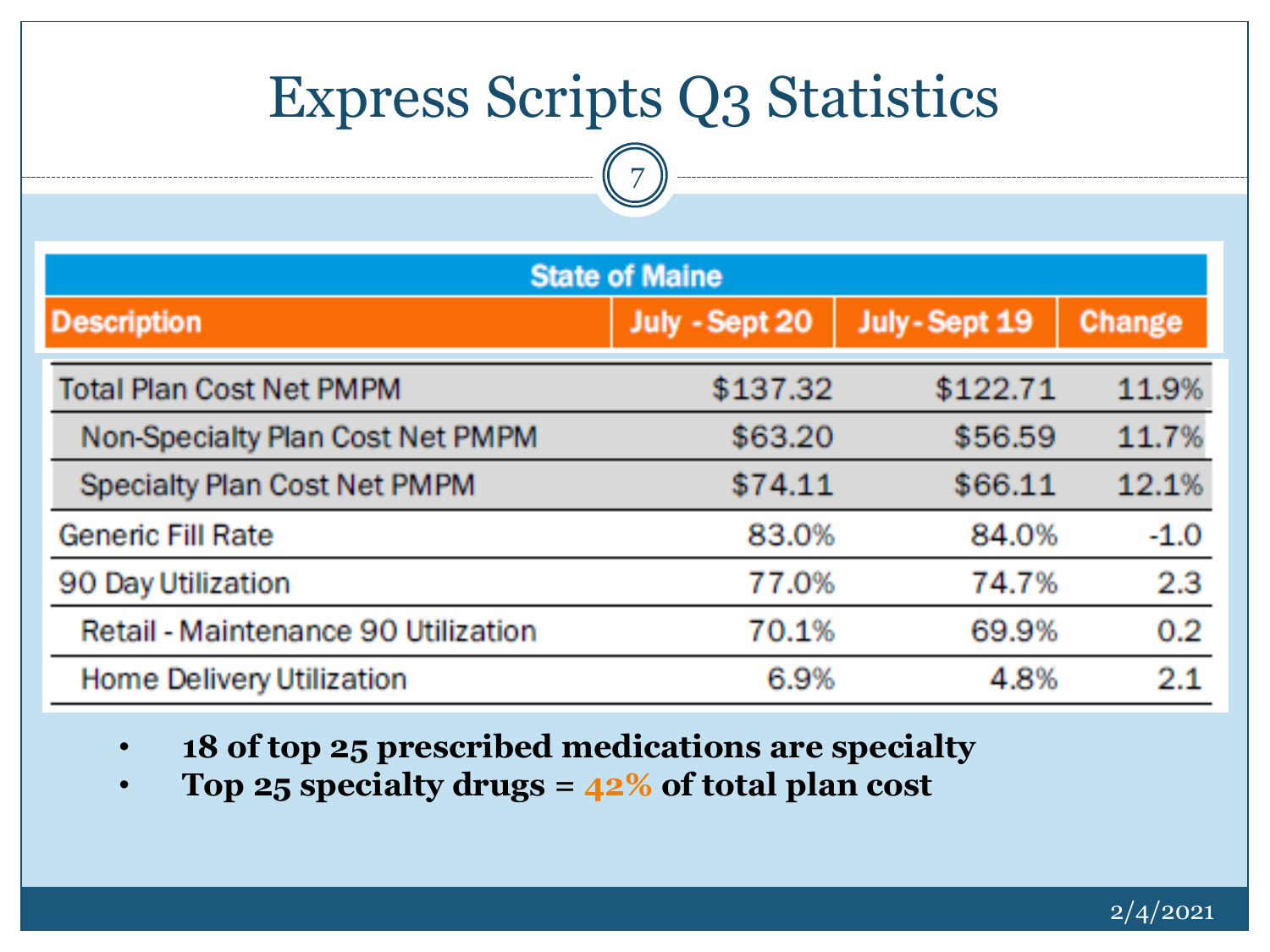# Anthem Demographics

- Females 52% Males 48%
- Average Member Age 39
- Average Employee Age 50
- Employee Consumes 66.9% of Total Plan Cost
- Employee PMPM \$568.40
- Spouse PMPM \$624.12
- Child PMPM \$211.26

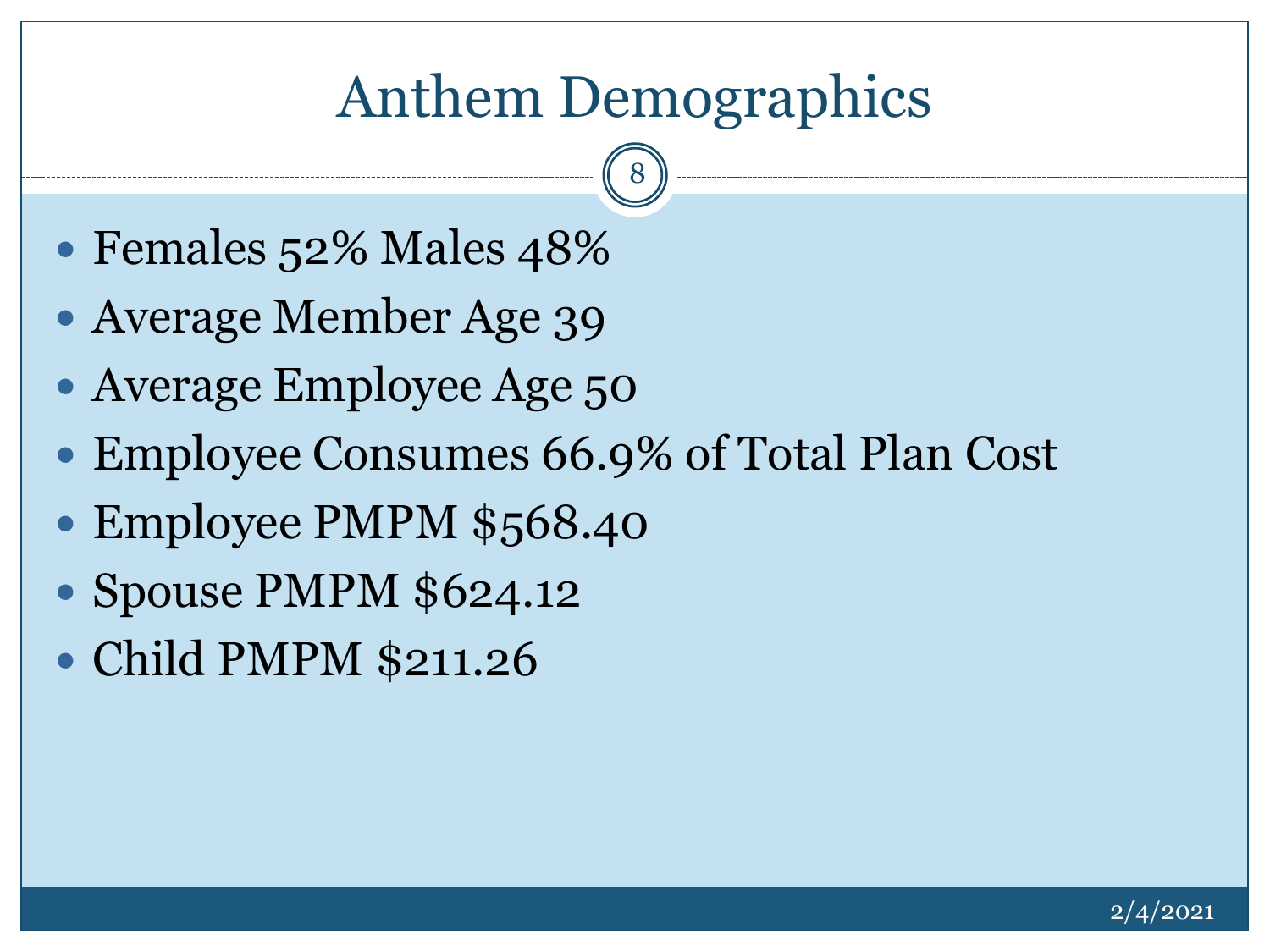# Plan Comparison - Medical

9

| <b>Benefits</b>                                                    | <b>Anthem PPO</b>                     |                                   | <b>Aetna Medicare Advantage</b>    |                                   |  |
|--------------------------------------------------------------------|---------------------------------------|-----------------------------------|------------------------------------|-----------------------------------|--|
|                                                                    | In-Network                            | Out-of-Network                    | In-Network                         | Out-of-Network                    |  |
| <b>Individual Annual</b><br><b>Deductible</b>                      | \$600                                 | \$3,000                           | \$300                              |                                   |  |
| <b>Individual Annual</b><br><b>Out-of-Pocket</b><br><b>Maximum</b> | \$2,000                               | \$5,000                           | \$3,400                            |                                   |  |
| <b>Preventive Care</b>                                             | Covered at 100%                       | Deductible, then plan<br>pays 60% | Covered at 100%                    | Plan pays 80%<br>No deductible    |  |
| <b>PCP Office Visit</b>                                            | No deductible<br>applies, \$20 copay  | Deductible, then plan<br>pays 60% | Deductible, then \$5<br>copay      | Deductible, then plan<br>pays 80% |  |
| <b>Specialist Office Visit</b>                                     | No deductible<br>applies, \$40 copay  | Deductible, then plan<br>pays 60% | Deductible, then \$25<br>copay     | Deductible, then plan<br>pays 80% |  |
| <b>Inpatient Hospital</b>                                          | Deductible, then plan<br>pays 90%     | Deductible, then plan<br>pays 60% | Deductible, then plan<br>pays 100% | Deductible, then plan<br>pays 80% |  |
| <b>Outpatient Surgery</b>                                          | Deductible, then plan<br>pays 90%-95% | Deductible, then plan<br>pays 60% | Deductible, then \$50<br>copay     | Deductible, then plan<br>pays 80% |  |

2/4/2021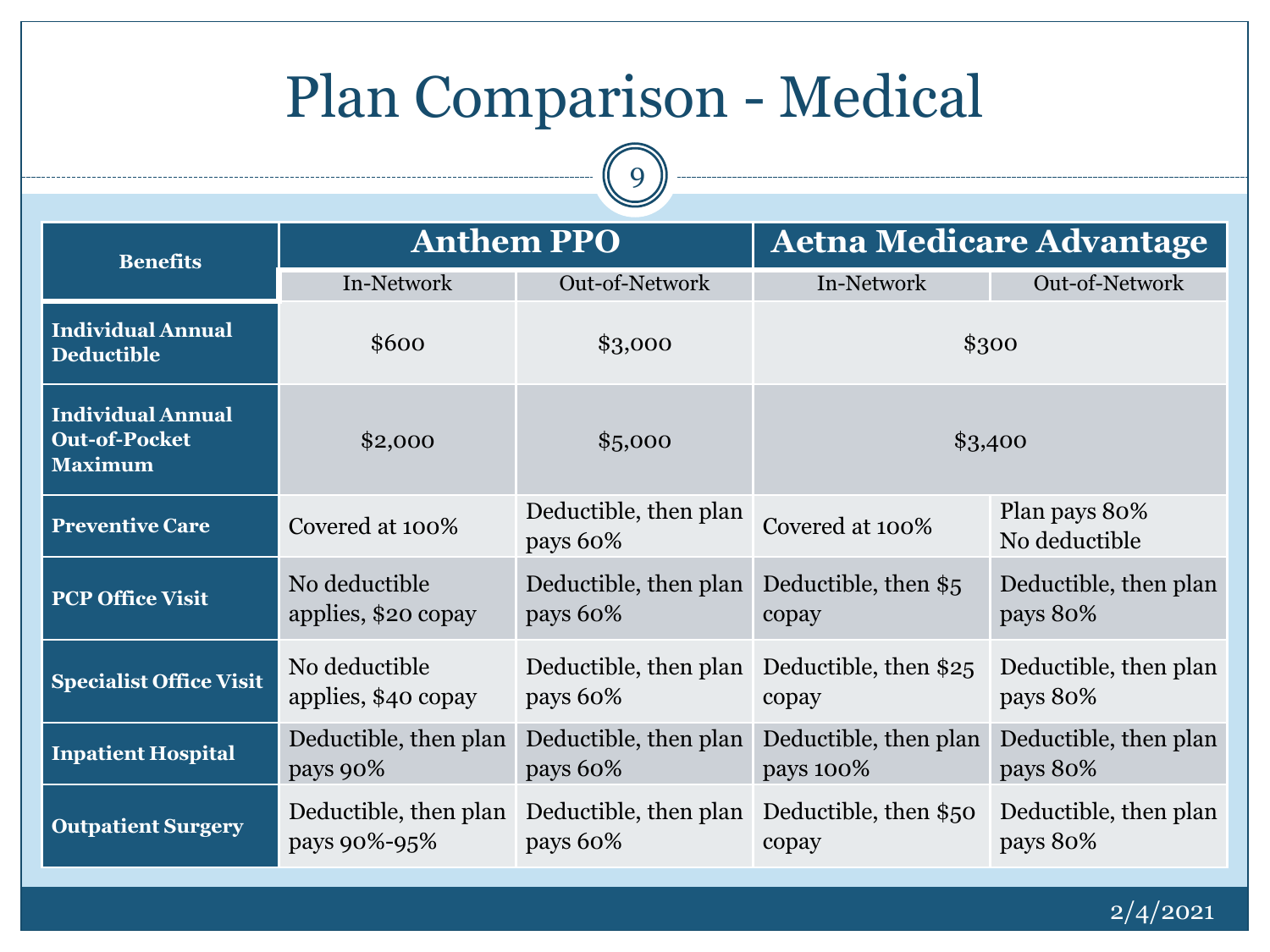#### Plan Comparison - Pharmacy 10 **Medication Category Express Scripts Aetna Medicare Advantage** 30-Day Retail 90-Day Retail or 30-Day Retail 90-Day Retail or Mail Order **Generic** \$10 copay \$15 copay \$10 copay \$10 copay **Preferred Brand** \$30 copay \$45 copay \$30 copay \$30 copay \$30 copay **Non-Preferred Brand** \$45 copay \$70 copay \$45 copay \$45 copay \$45 copay **Specialty** 25% coinsurance up to \$150 25% coinsurance we comparance  $$45$  copay  $$45$  copay **Annual Out-of-**Pocket Limit **\$4,600** \$4,600 N/A N/A

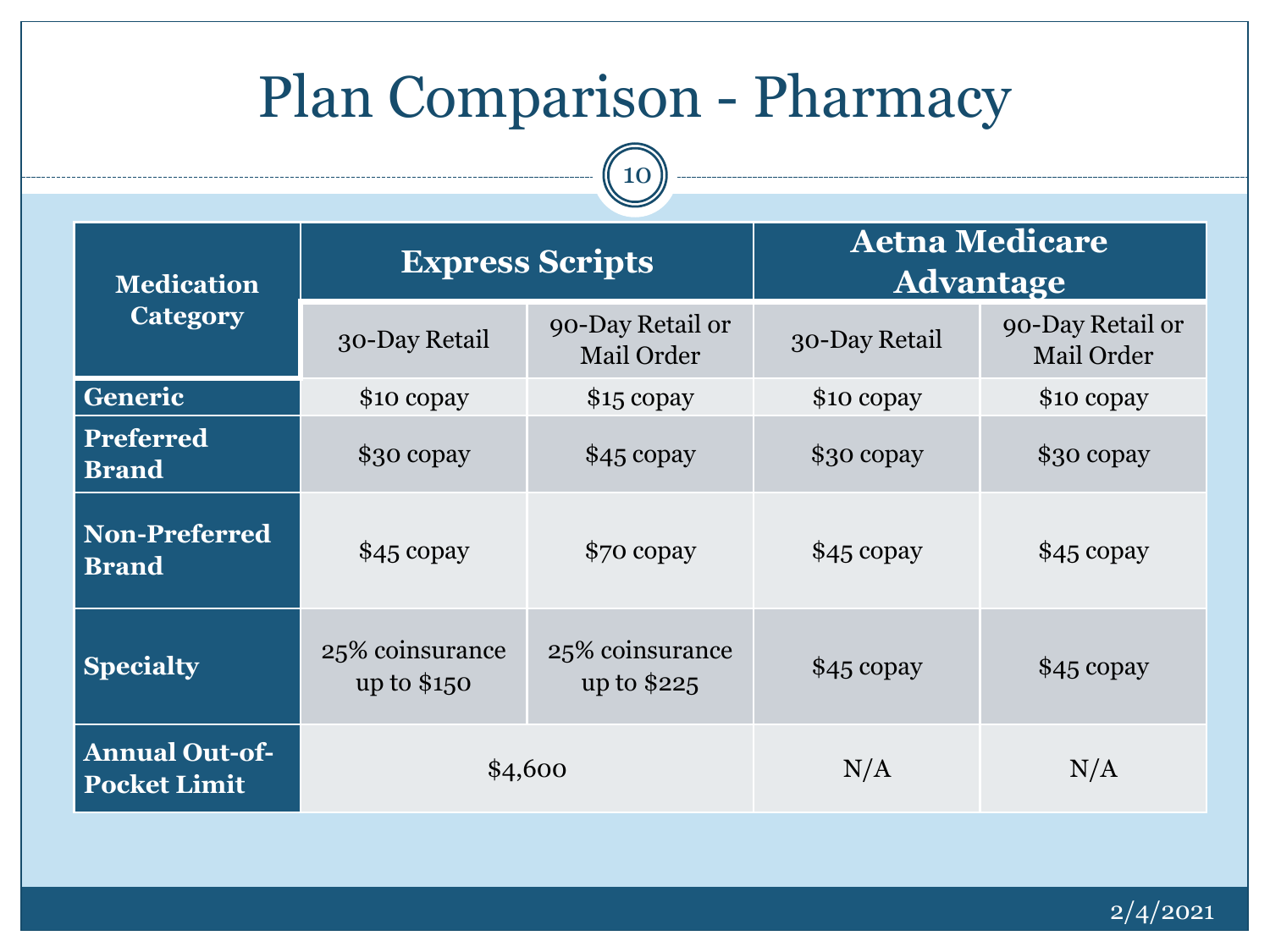# Current Premium Levels

11

### Anthem PPO ( Active EE & Non-MCR Retirees)

|            | Single   | Employee +<br>Sp/DP | Employee +<br>Children | Family     |
|------------|----------|---------------------|------------------------|------------|
| Premium/Mo | \$941.98 | \$1,970.20          | \$1,549.64             | \$2,344.28 |

#### Aetna Medicare Advantage (Medicare Retirees)

|            | <b>Single</b> |
|------------|---------------|
| Premium/Mo | \$287.02      |

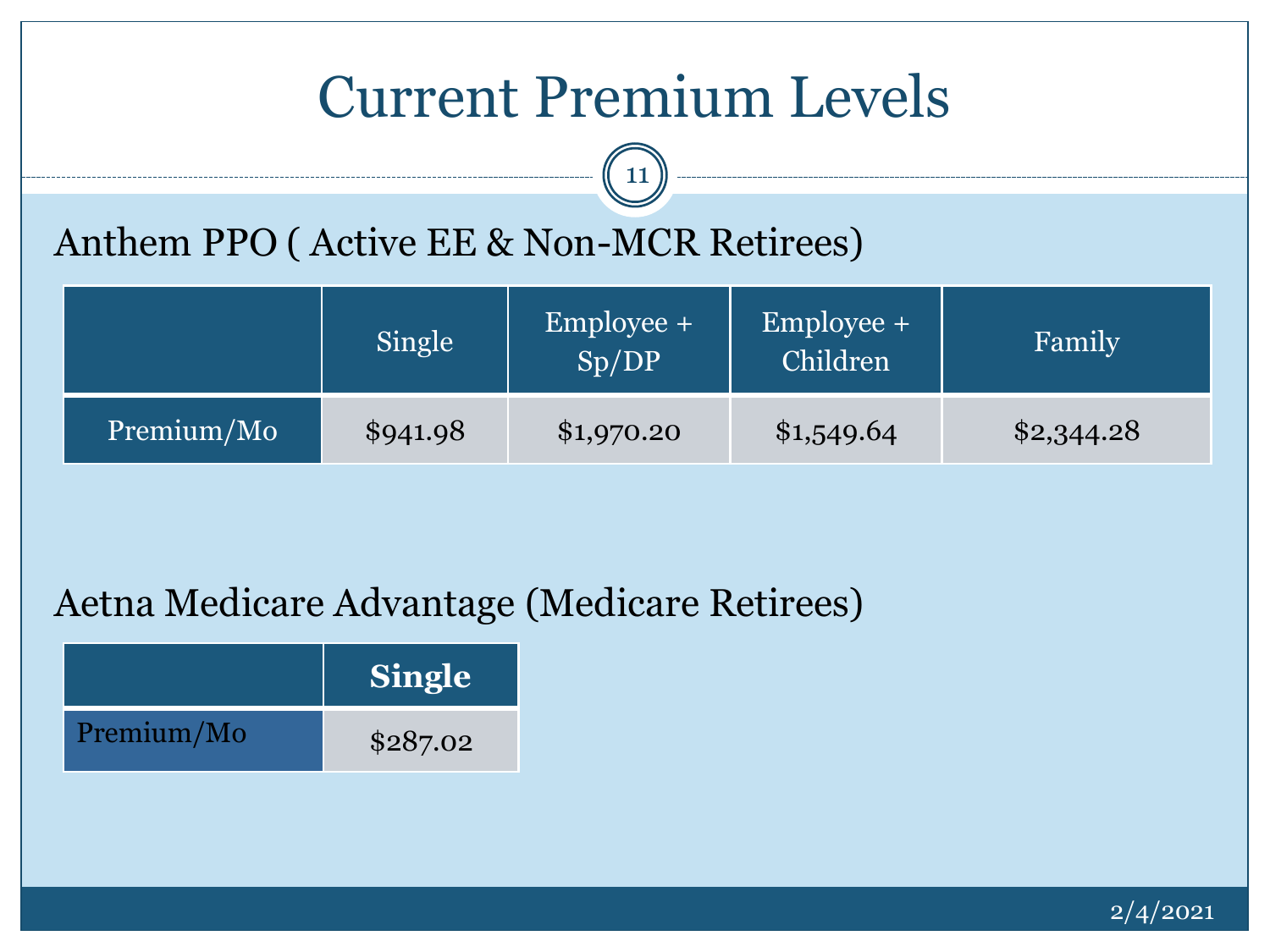# Major Contract Status

12

- *Active & Non-Medicare Retiree PPO Plan* 
	- Current Vendor: Anthem
	- Contract Period : Contract runs through 6/30/21; extensions can be placed through 6/30/23.
- *Prescription Benefit Management*
	- Current Vendor: Express Scripts
	- Contract Period : Contract runs through 6/30/21;

#### An RFP was released in 2020 for **Maine State Employee Pharmacy Benefit Management Services**

- *Medicare Advantage Plan*
	- Current Vendor : Aetna
	- Current Period: Contract runs through  $12/31/21$ ; extensions can be placed through  $12/31/23$ .
- *Stop-Loss Insurance*
	- Current Vendor: Sun Life Financial
	- Current Period: . Contract runs through  $6/30/21$ ; can be renewed in one-year periods through 6/30/23.
- *Dental Plan*
	- Current Vendor: Northeast Delta Dental
	- Contract runs through 6/30/21; extensions can be placed through 6/30/22.

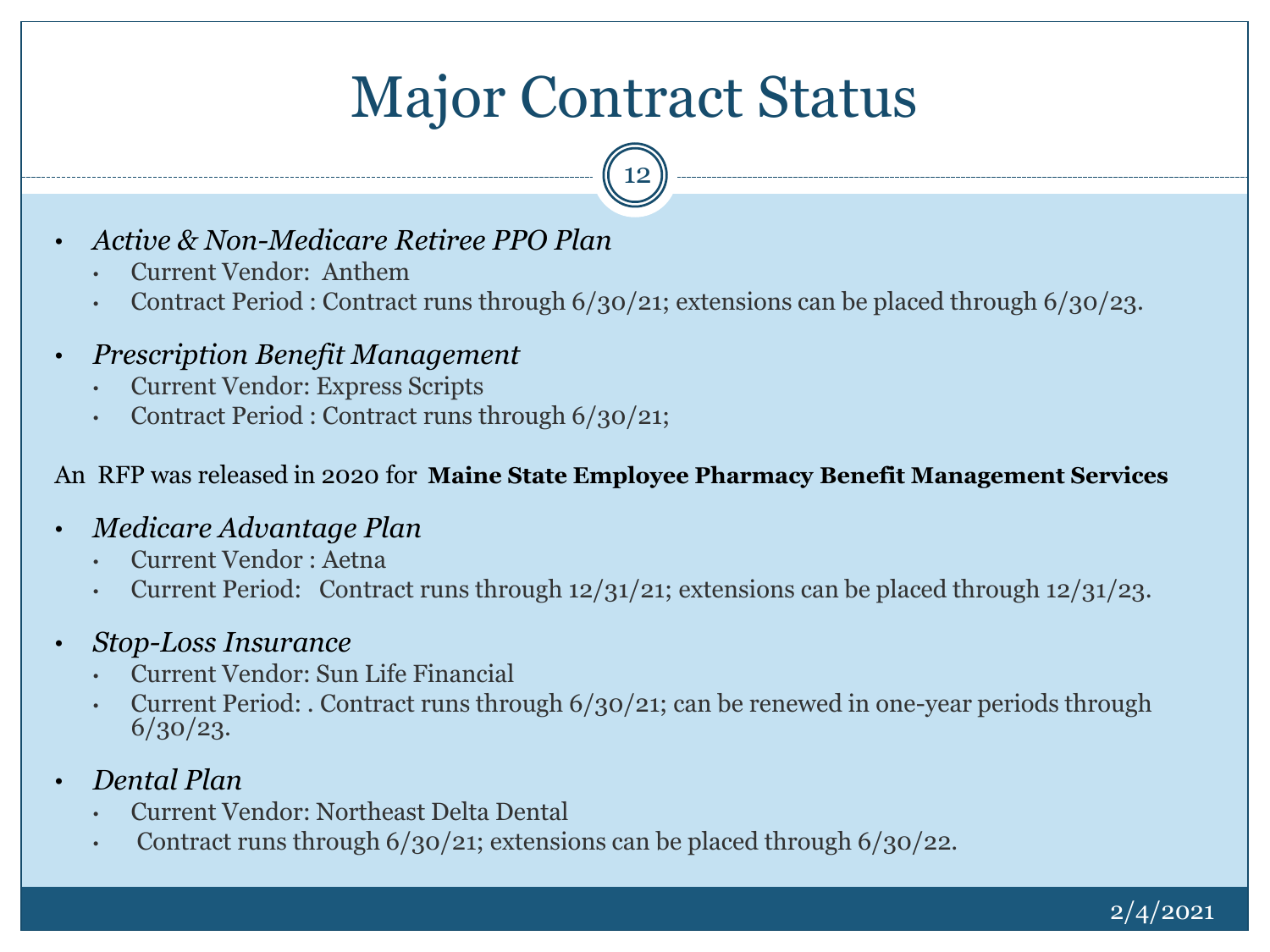## Historical Approach On The Journey For Appropriate Costs and Quality





#### **Moving Towards Change**

- Impact State Employee Health Plans
- Leverage States Purchasing Power on Maine Healthcare Market

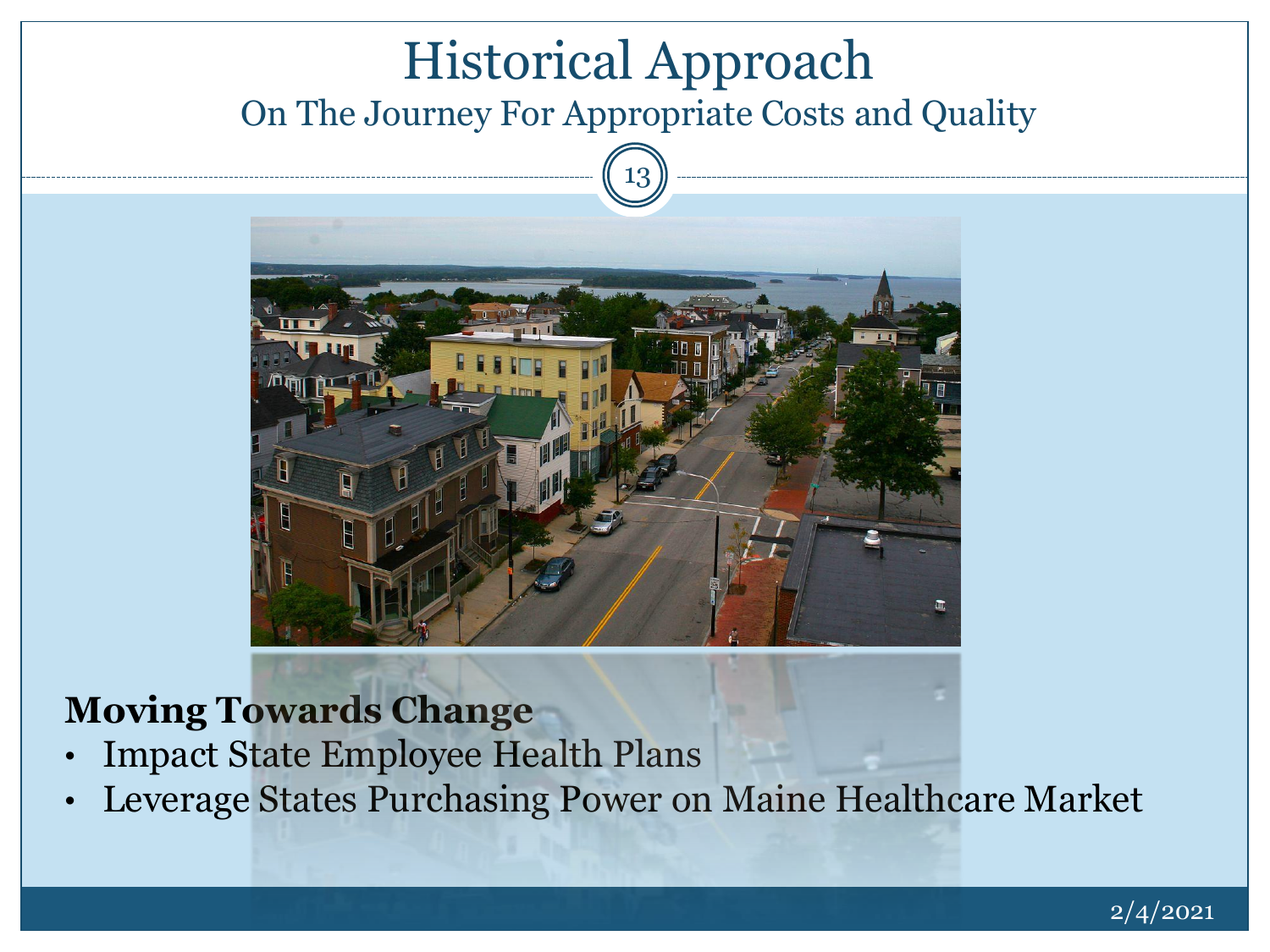

2/4/2021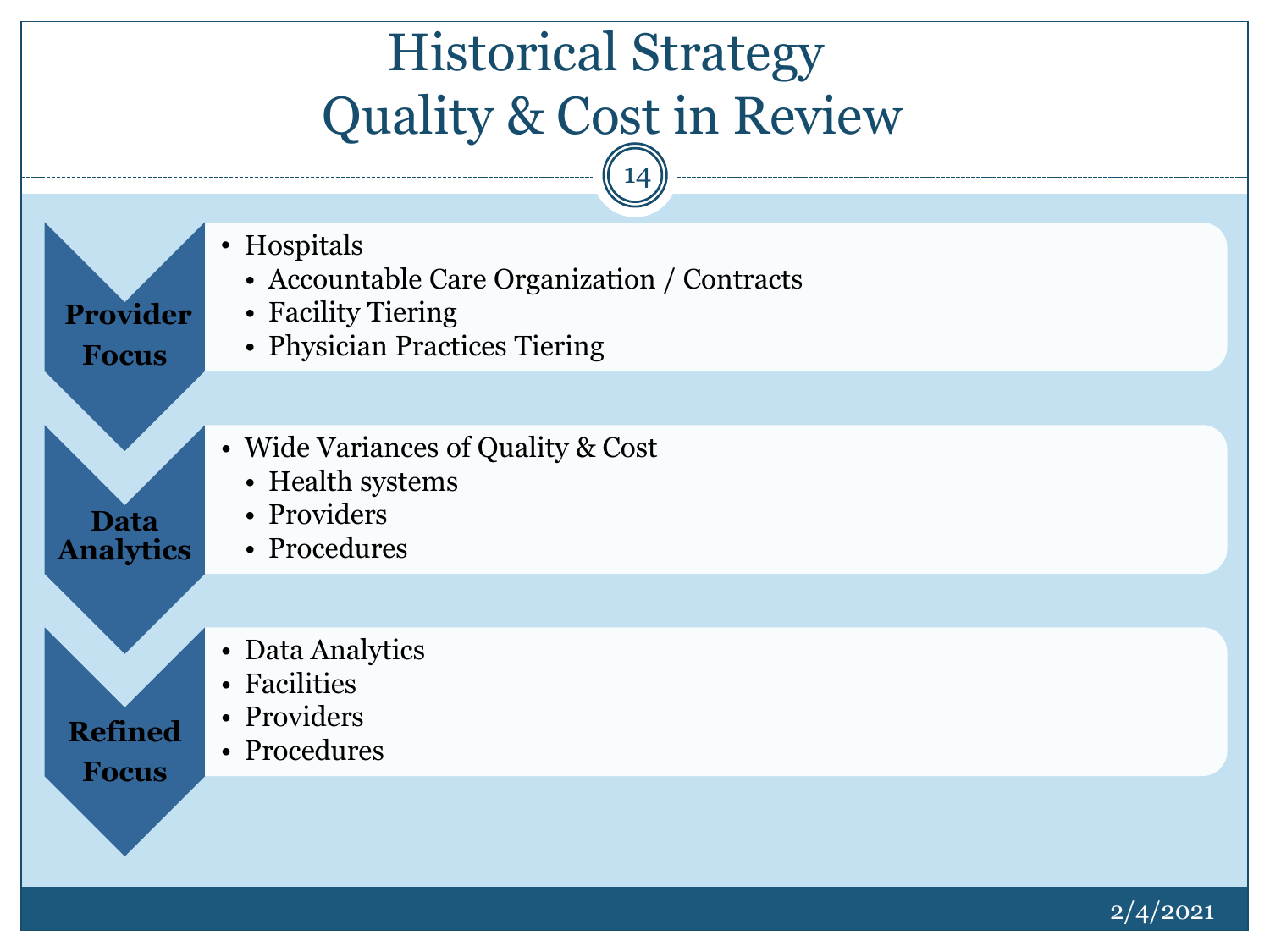## **Moving Members to High Quality & High Value Services**

- Educate: Subscriber  $\rightarrow$  to make informed decisions about their healthcare
- Plan Design Structure (i.e., 100% benefit /no member cost share)
	- Independent Lab & Imaging Services
	- Infusion services for outpatient infusion therapy (non-oncology)
- Carrum Centers of Excellence
	- Joint Replacement (knee & hip)
	- Cardiac
	- Spine
	- Bariatric Surgery
- Disease Management
	- Livongo
	- Naturally Slim
	- Health and Wellness Navigation

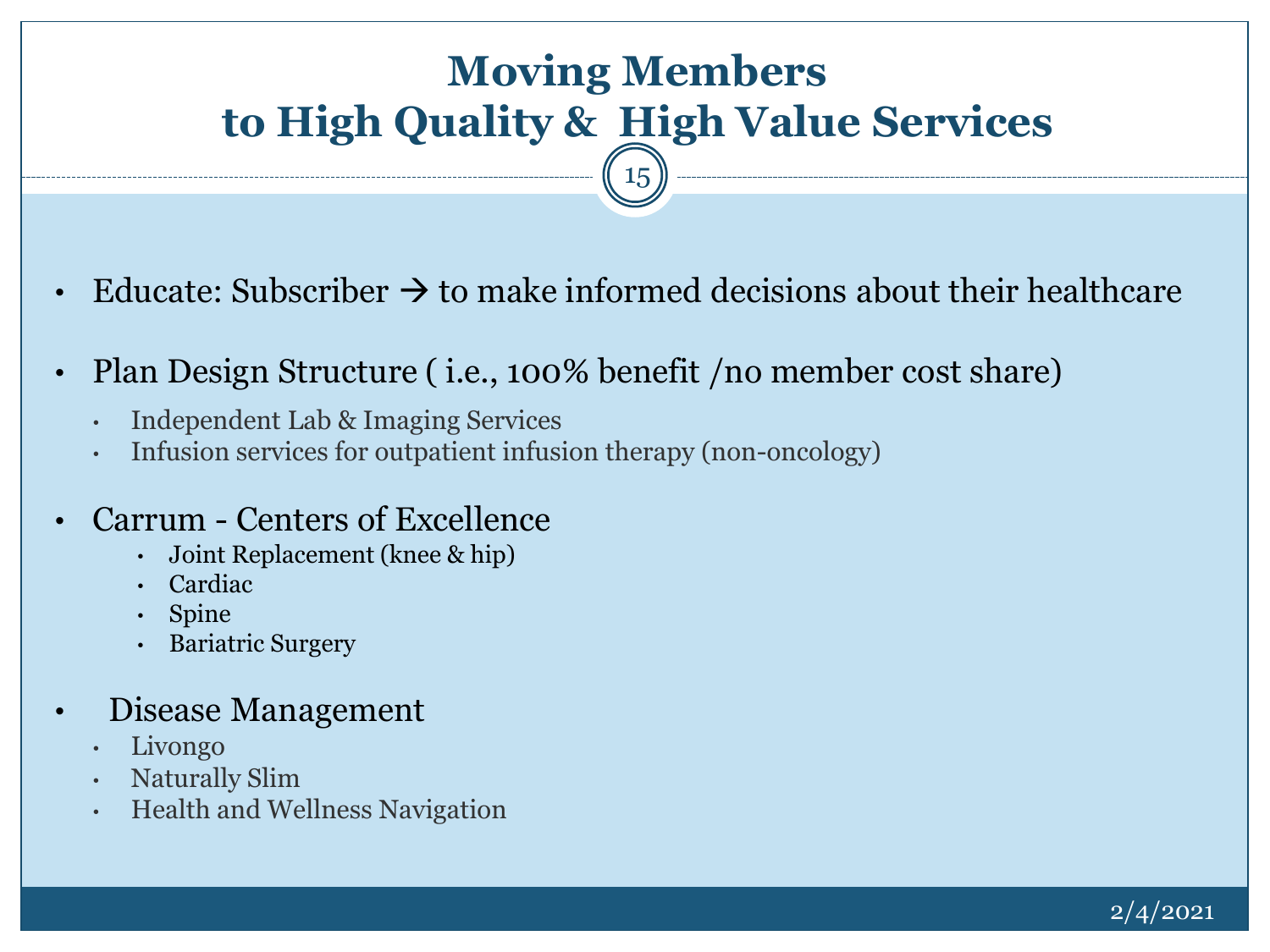## **Getting Members to High Quality & High Value Services**

- Center of Excellence expansion (no out of pocket for the member) *Current locations*
- National locations (Carrum)
- Northern Light Heath (Carrum)
- Non-Emergency Care
	- Appropriate use of Tele-medicine option
		- Office visit
			- Member Co-Pay: \$20
			- Plan Cost: \$200+
		- Telehealth
			- Member Co-Pay: \$0
			- Plan Cost: \$49
- Infusion Therapy Services expansion (no out of pocket for the member)
	- *Current locations*
	- St. Joseph Hospital
	- o St. Mary's Regional Medical Center
	- Northern Light Health
	- Mid Coast Hospital
	- Central Maine Medical Center

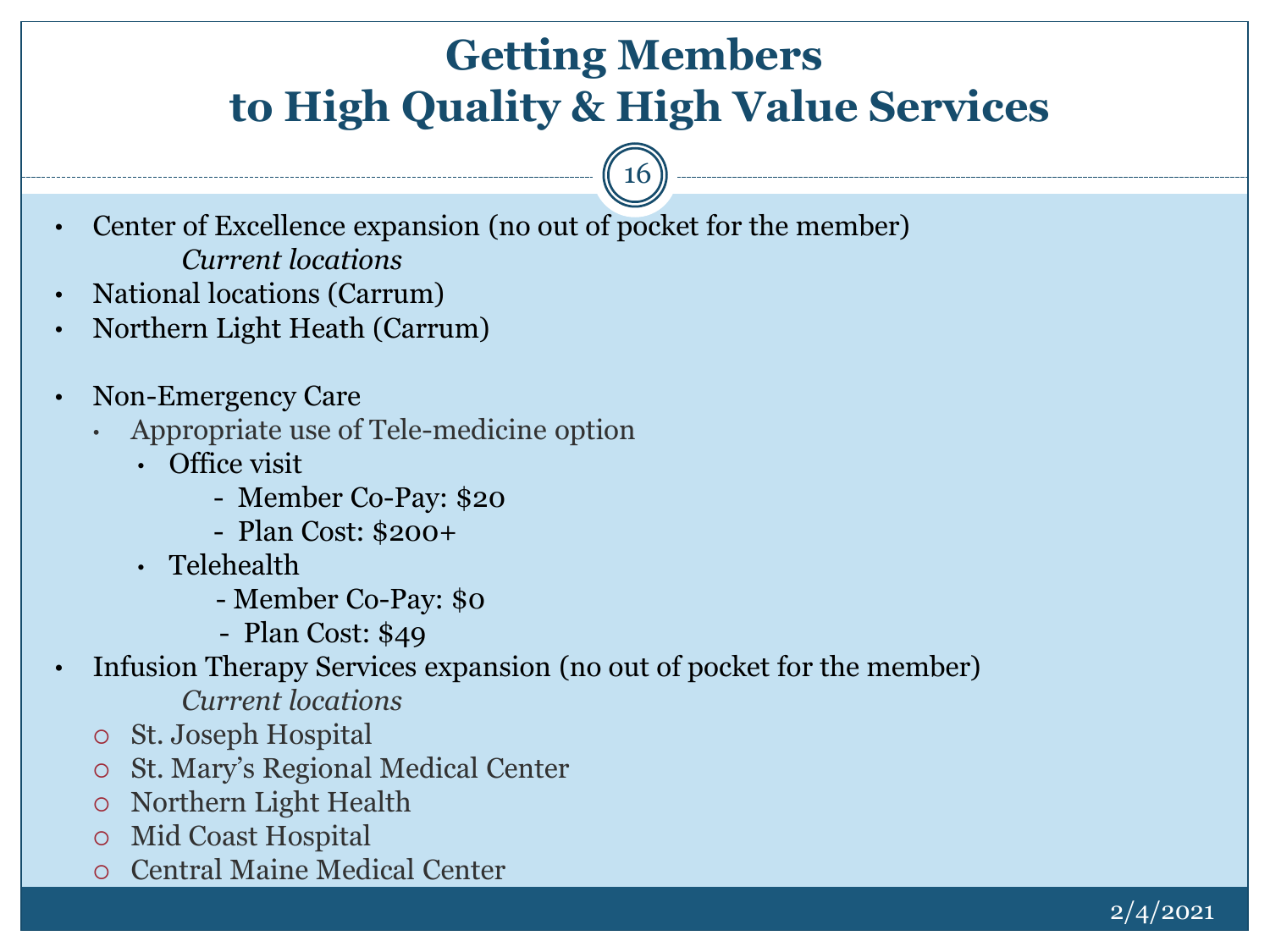# Other Initiatives

17

### Pharmacy Benefit

- Market Review Analysis
- RFP Process Initiated-2020
	- Focus on pass through and more transparent options
	- Focus on formulary and specialties medications

### Dental Plan

• Shift to Self-Insured Status- Completed  $7/1/2020$ 

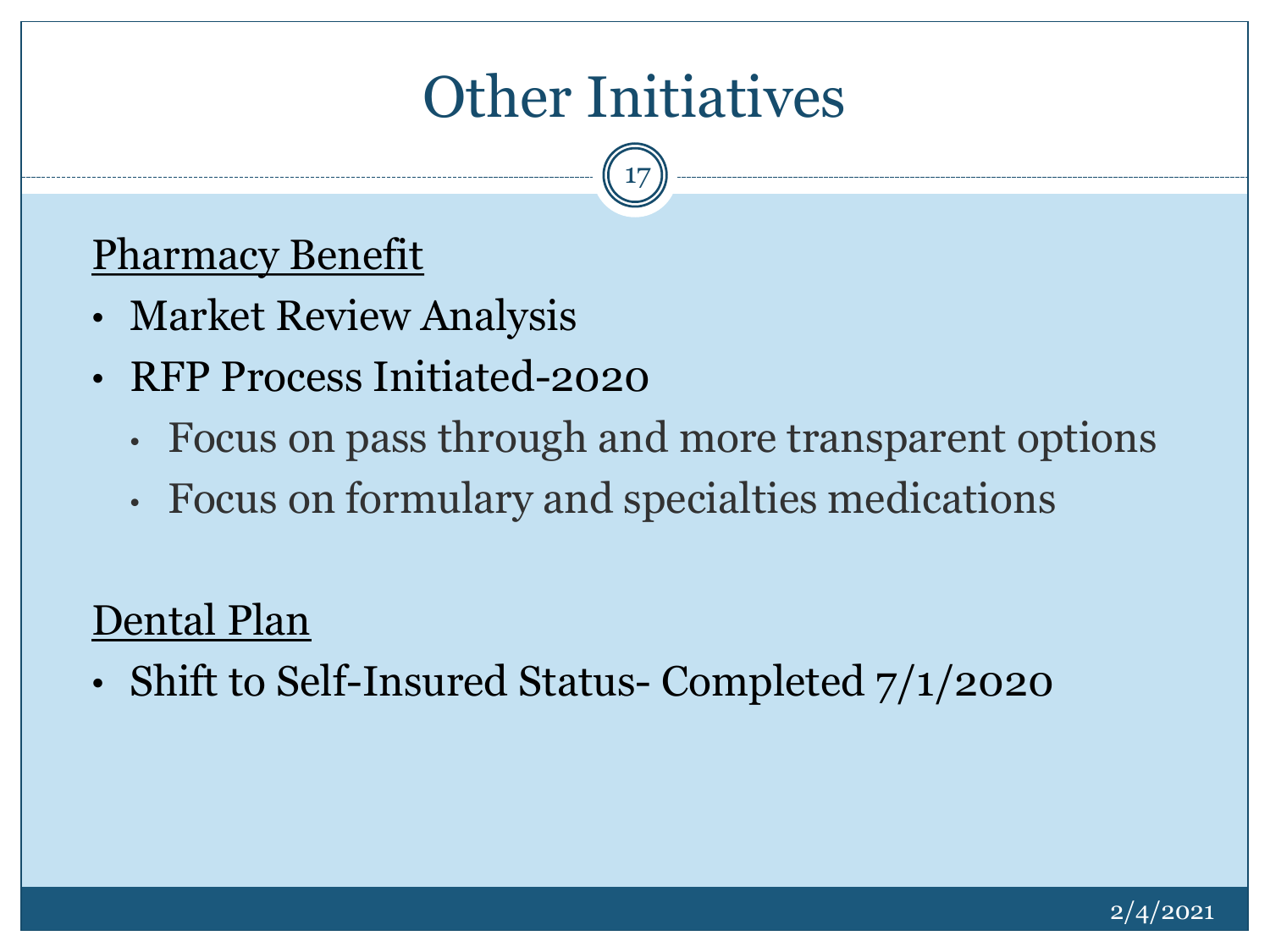# Solution Focused Categories

18

#### **Culture:**  Status Quo vs. Member Engagement

#### **Population:**  Aging Population and Increased Health Risks

#### **Administrative Process:**

Manual vs. HR Management System Administrative Rules Wellness – Health Premium Credit

#### **Other Considerations:**

Salary Based Premium Structure Wage Erosion From Medical Premium Inflation

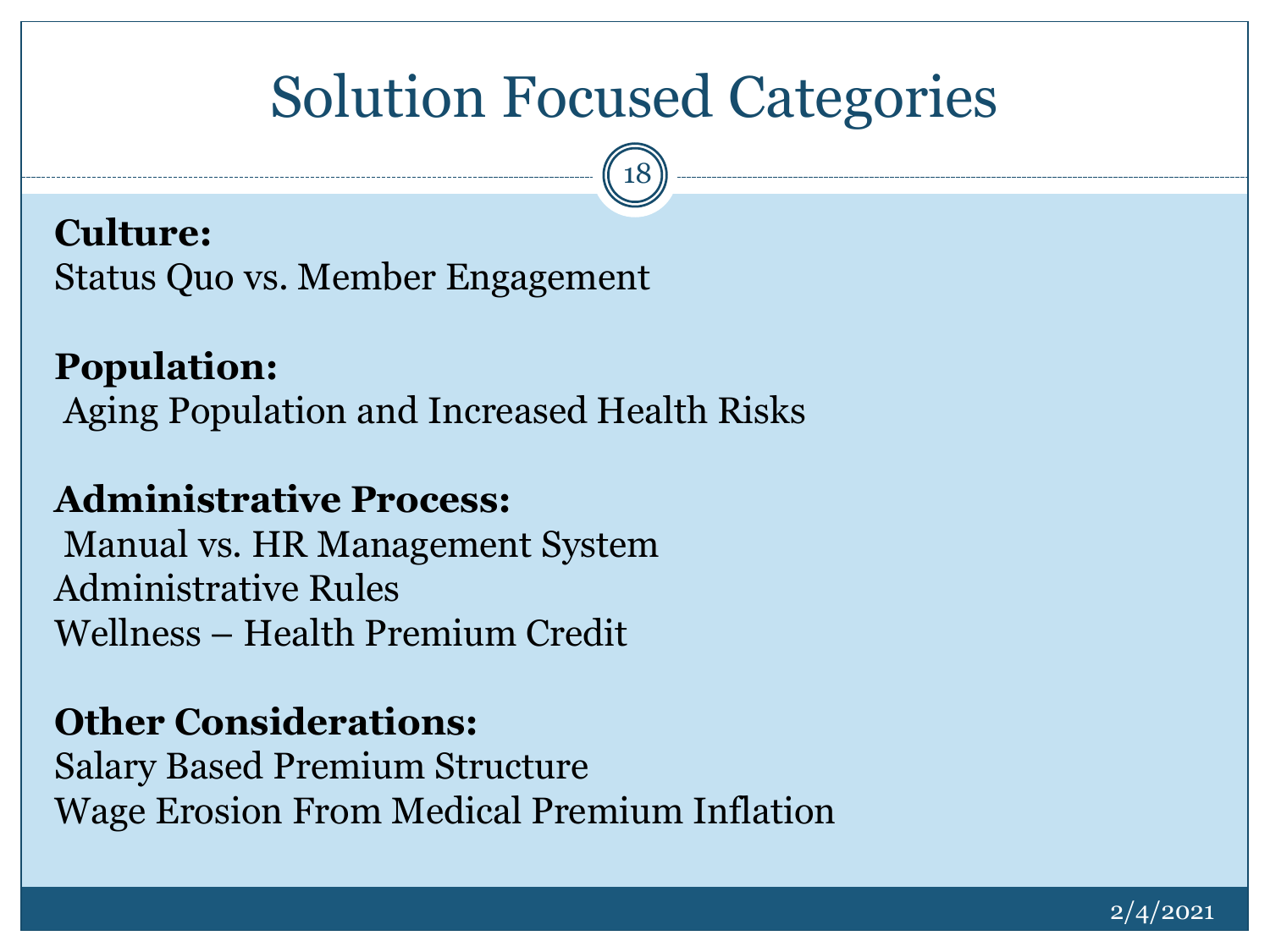## FY 2020-2021 Priorities

- Strategic Evidence Based Wellness Initiatives
- Human Resource Management System- *Go Live Date TBD*
- Plan Design Strategy to Strive for Health Care Cost Containment
- Robust Employee Support and Education